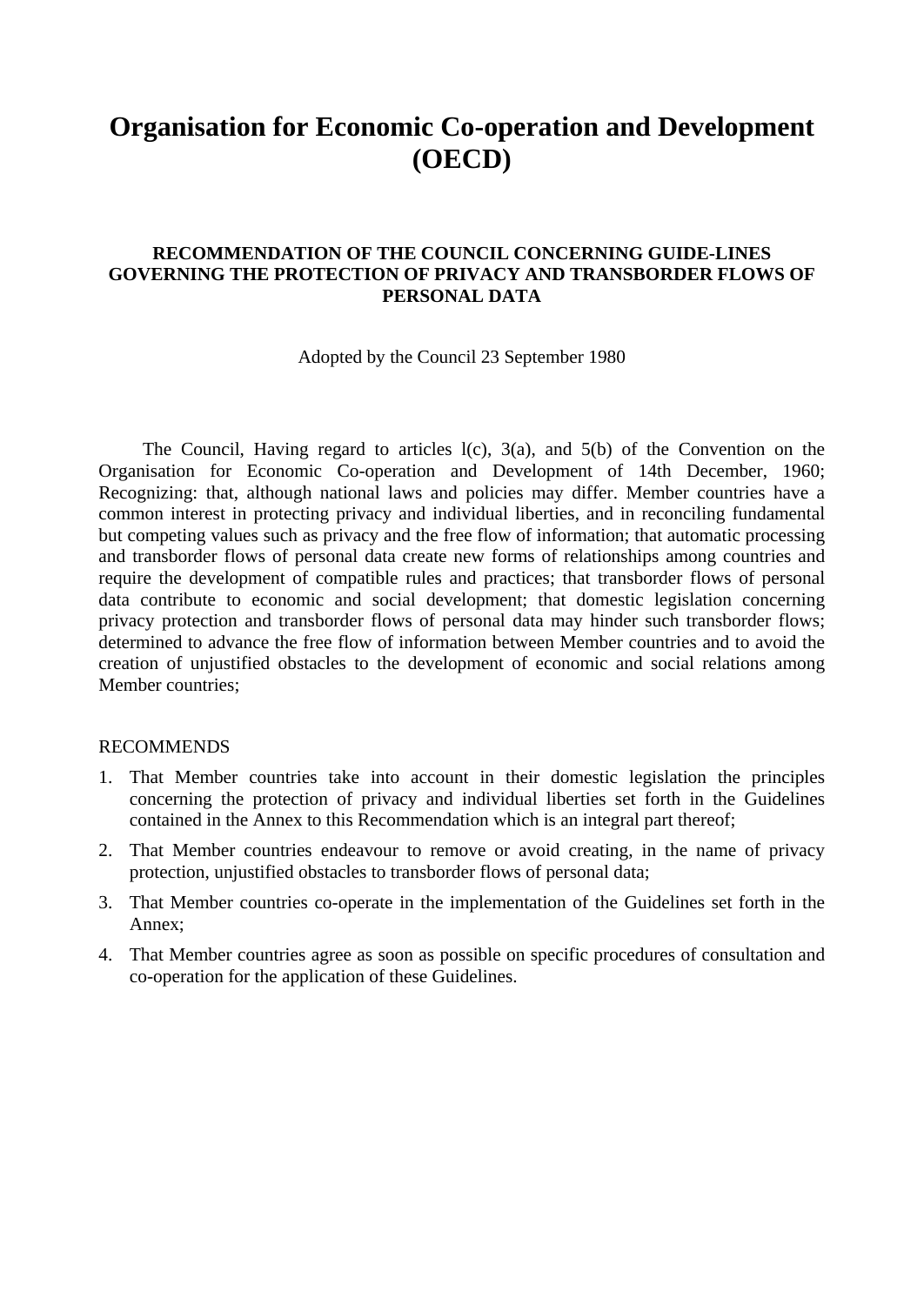# **ANNEX**

## **GUIDELINES GOVERNING THE PROTECTION OF PRIVACY AND TRANSBORDER FLOWS OF PERSONAL DATA**

#### **PART ONE. GENERAL DEFINITIONS**

1. For the purposes of these Guidelines:

- a) "data controller" means a party who, according to domestic law, is competent to decide about the contents and use of personal data regardless of whether or not such data are collected, stored, processed or disseminated by that party or by an agent on its behalf;
- b) "personal data" means any information relating to an identified or identifiable individual (data subject);
- c) "transborder flows of personal data" means movements of personal data across national borders.

Scope of Guidelines

- 2. These Guidelines apply to personal data, whether in the public or private sectors, which, because of the manner in which they are processed, or because of their nature or the context in which they are used, pose a danger to privacy and individual liberties.
- 3. These Guidelines should not be interpreted as preventing:
	- a) the application, to different categories of personal data, of different protective measures depending upon their nature and the context in which they are collected, stored, processed or disseminated;
	- b) the exclusion from the application of the Guidelines of personal data which obviously do not contain any risk to privacy and individual liberties; or
	- c) the application of the Guidelines only to automatic processing of personal data.
- 4. Exceptions to the Principles contained in Parts Two and Three of these Guidelines, including those relating to national sovereignty, national security and public policy ("order public"), should be:  $\blacksquare$ 
	- a) as few as possible, and
	- b) made known to the public.
- 5. In the particular case of Federal countries the observance of these Guidelines may be affected by the division of powers in the Federation.
- 6. These Guidelines should be regarded as minimum standards which are capable of being supplemented by additional measures for the protection of privacy and individual liberties.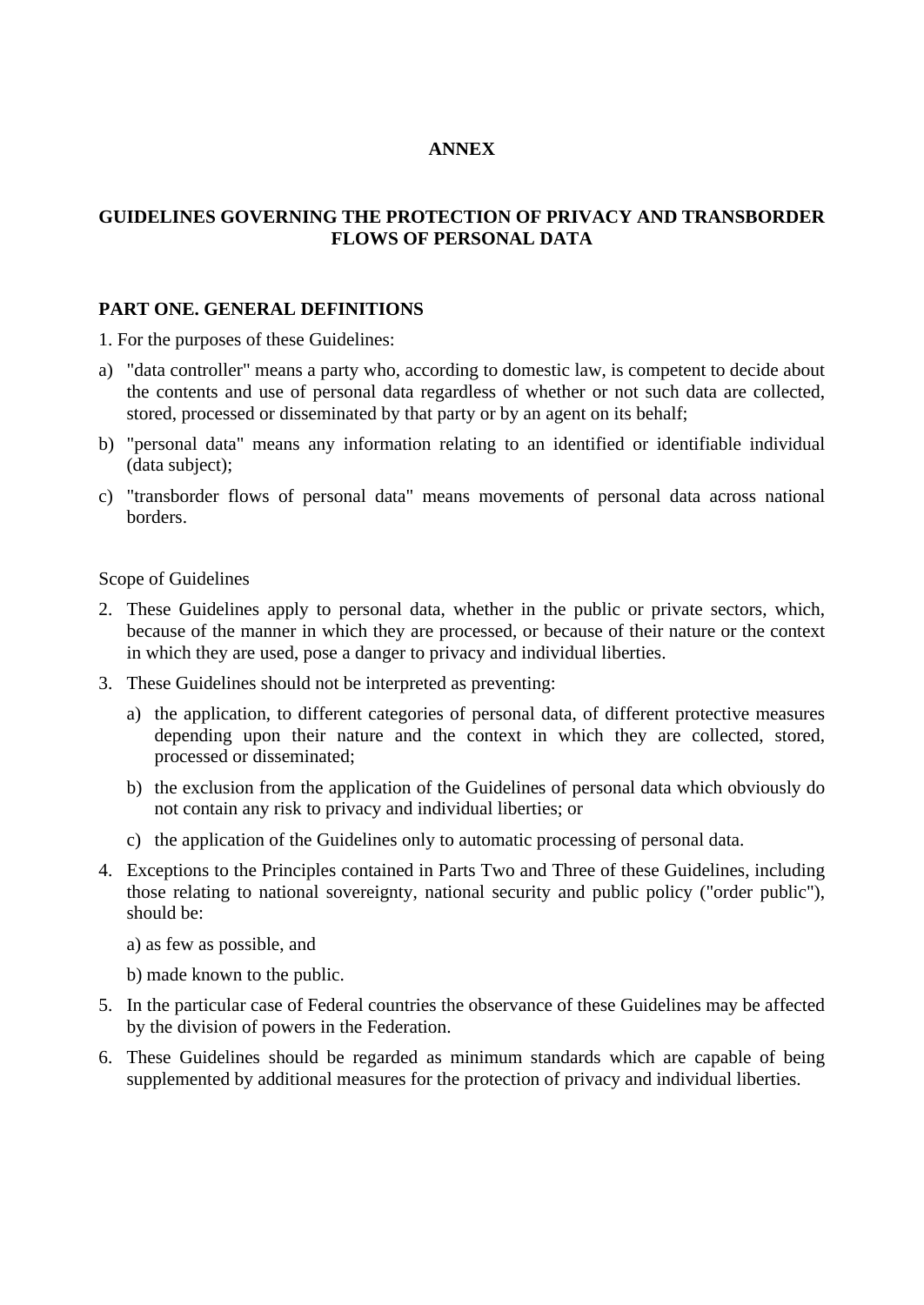# **PART TWO. BASIC PRINCIPLES OF NATIONAL APPLICATION**

#### *Collection Limitation Principle*

7. There should be limits to the collection of personal data and any such data should be obtained by lawful and fair means and, where appropriate, with the knowledge or consent of the data subject:

# *Data Quality Principle*

8. Personal data should be relevant to the purposes for which they are to be used, and, to the extent necessary for those purposes, should be accurate, complete and kept up-to-date.

## *Purpose Specification Principle*

9. The purposes for which personal data are collected should be specified not later than at the time of data collection and the subsequent use limited to the fulfilment of those purposes or such others as are not incompatible with those purposes and as are specified on each occasion of change of purpose.

## *Use Limitation Principle*

- 10. Personal data should not be disclosed, made available or otherwise used for purposes other than those specified in accordance with Paragraph 9 except:
	- a) with the consent of the data subject; or
	- b) by the authority of law. Security Safeguards Principle
- 11. Personal data should be protected by reasonable security safeguards against such risks as loss or unauthorised access, destruction, use, modification or disclosure of data.

# *Openness Principle*

12. There should be a general policy of openness about developments, practices and policies with respect to personal data. Means should be readily available of establishing the existence and nature of personal data, and the main purposes of their use, as well as the identity and usual residence of the data controller.

# *Individual Participation Principle*

- 13. An individual should have the right:
	- a) to obtain from a data controller, or otherwise, confirmation of whether or not the data controller has data relating to him;
	- b) to have communicated to him, data relating to him
		- (i) within a reasonable time;
		- (ii) at a charge, if any, that is not excessive;
		- (iii) in a reasonable manner; and
		- (iv) in a form that is readily intelligible to him;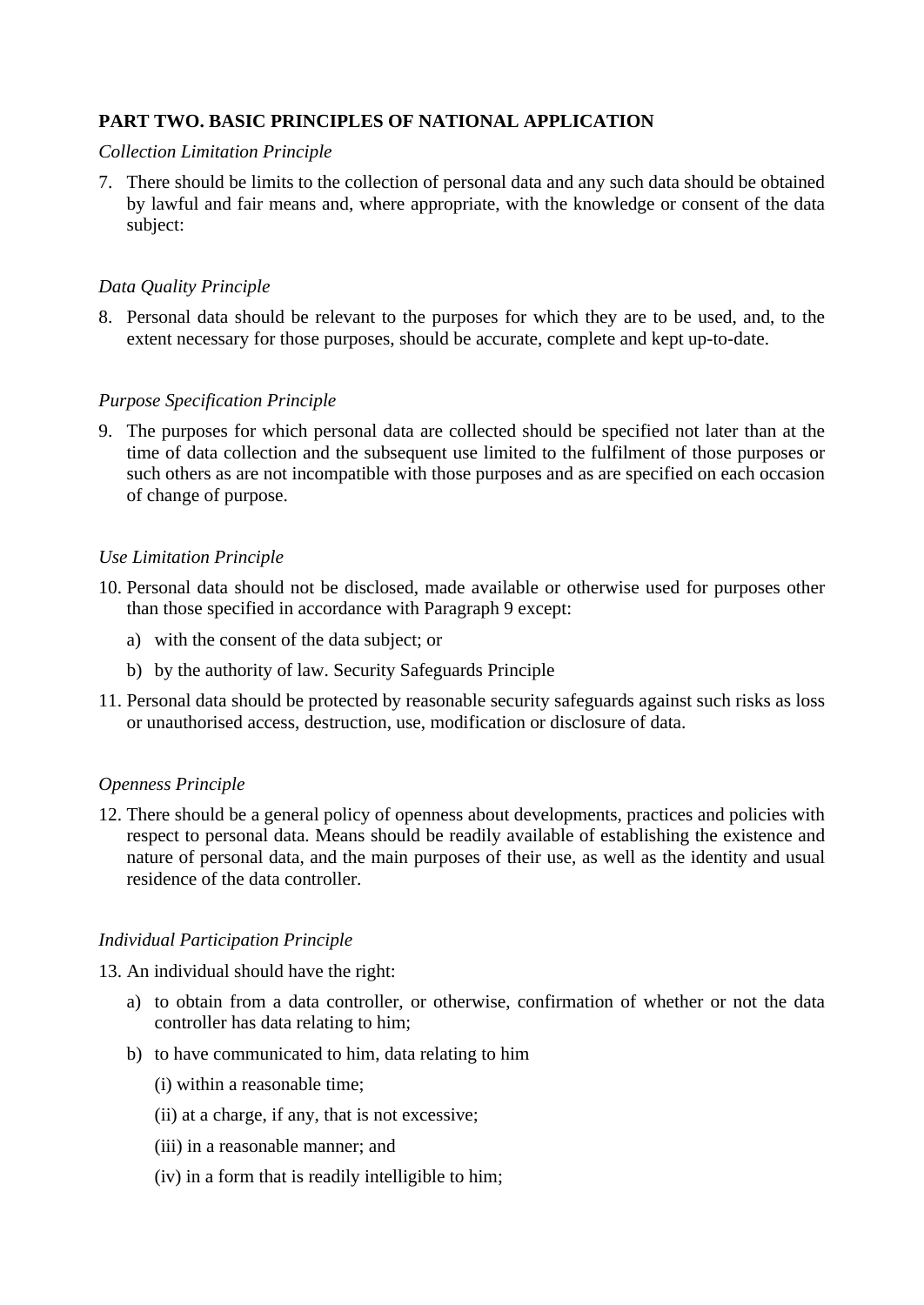- c) to be given reasons if a request made under subparagraphs (a) and (b) is denied, and to be able to challenge such denial; and
- d) to challenge data relating to him and, if the challenge is successful, to have the data erased, rectified, completed or amended.

#### *Accountability Principle*

13. A data controller should be accountable for complying with measures which give effect to the principles stated above.

## **PART THREE. BASIC PRINCIPLES OF INTERNATIONAL APPLICATION: FREE FLOW AND LEGITIMATE RESTRICTIONS**

- 15. Member countries should take into consideration the implications for other Member countries of domestic processing and re-export of personal data.
- 16. Member countries should take all reasonable and appropriate steps to ensure that transborder flows of personal data, including transit through a Member country, are uninterrupted and secure.
- 17. A Member country should refrain from restricting transborder flows of personal data between itself and another Member country except where the latter does not yet substantially observe these Guidelines or where the re-export of such data would circumvent its domestic privacy legislation. A Member country may also impose restrictions in respect of certain categories of personal data for which its domestic privacy legislation includes specific regulations in view of the nature of those data and for which the other Member country provides no equivalent protection.
- 18. Member countries should avoid developing laws, policies and practices in the name of the protection of privacy and individual liberties, which would create obstacles to transborder flows of personal data that would exceed requirements for such protection.

#### **PART FOUR. NATIONAL IMPLEMENTATION**

- 19. In implementing domestically the principles set forth in Parts Two and Three, Member countries should establish legal, administrative or other procedures or institutions for the protection of privacy and individual liberties in respect of personal data. Member countries should in particular endeavour to:
	- a) adopt appropriate domestic legislation;
	- b) encourage and support self-regulation, whether in the form of codes of conduct or otherwise;
	- c) provide for reasonable means for individuals to exercise their rights;
	- d) provide for adequate sanctions and remedies in case of failures to comply with measures which implement the principles set forth in Parts Two and Three; and
	- e) ensure that there is no unfair discrimination against data subjects.